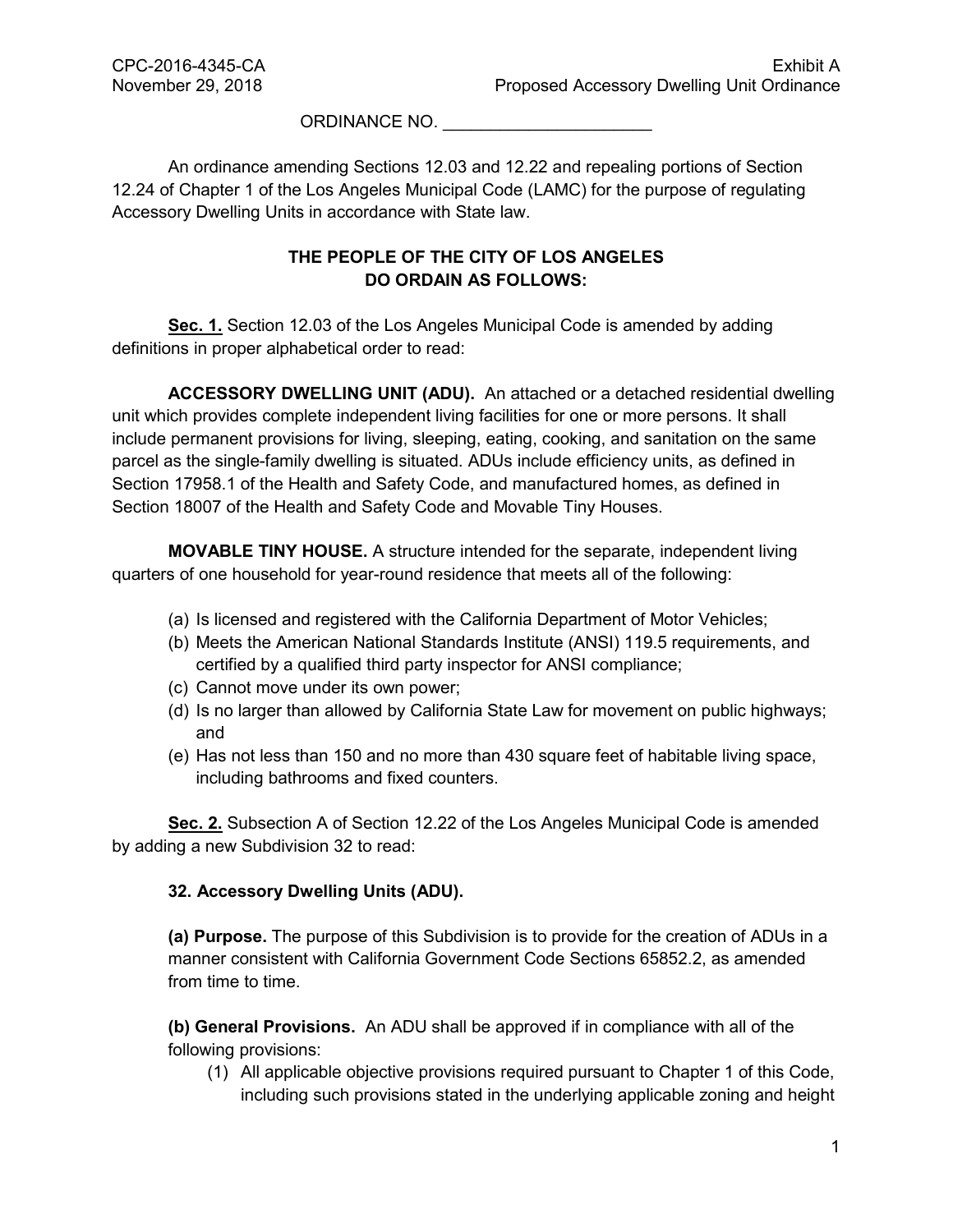district, Specific Plan, Historic Preservation Overlay Zone, Community Planning Implementation Overlay and other applicable zoning ordinances, policies or other documents established pursuant to Chapter 1, Article 3 of this Code. In instances where there is conflict, this section shall govern. An ADU that complies with this subdivision shall not require a discretionary planning approval. The project shall be reviewed in a ministerial and administrative manner limited in scope only considering the project's compliance with the applicable objective standards.

- (2) Except where otherwise prohibited by this section, an ADU is permitted in all zones where residential uses are permitted by right.
- (3) Except for conversions meeting the requirements of subdivision (e), below, no ADU is permitted on any lot located in a Hillside Construction Regulation (HCR) Supplemental Use District per Section 13.20 of this Code.
- (4) Only one ADU is permitted per lot.
- (5) An ADU is permitted only on a lot that contains an existing single-family dwelling unit or where a new single-family dwelling unit is proposed.
- (6) In multiple family zones, an ADU will be counted towards the overall number of dwelling units as permitted by the zone.
- (7) ADUs may be rented but shall not be sold separate from the existing or proposed single-family dwelling unit on the same lot. Movable Tiny Houses may be sold when removed from the lot.
- (8) No passageway for the ADU, nor space between buildings, as per LAMC 12.21.C.2, is required in conjunction with the construction of an ADU. Building Code separation requirements still apply.
- (9) No additional setbacks shall be required for a lawfully existing garage or lawfully existing space above or abutting a garage, converted to an ADU or portion of an ADU.
- (10) For newly constructed ADUs attached to or located above any lawfully existing garage, setbacks from the side and rear lot lines shall be the lesser of such setbacks as required by the Zoning Code, or five feet.
- (11) ADUs, except for Movable Tiny Houses, are required to follow the same Building Code and Residential Code requirements as the existing or proposed single-family dwelling unit.
- (12) ADUs are not required to provide fire sprinklers if they are not required for the existing single-family dwelling unit.
- (13) Parking Requirements:
	- (i) One parking space is required per ADU, except that no parking is required for an ADU:
		- a. Located within one-half mile of a public transportation stop along a prescribed route according to a fixed schedule; or
		- b. Located within one block of a car share parking spot; or
		- c. Located in an architecturally and historically significant district listed in or formally determined eligible for listing in the National Register of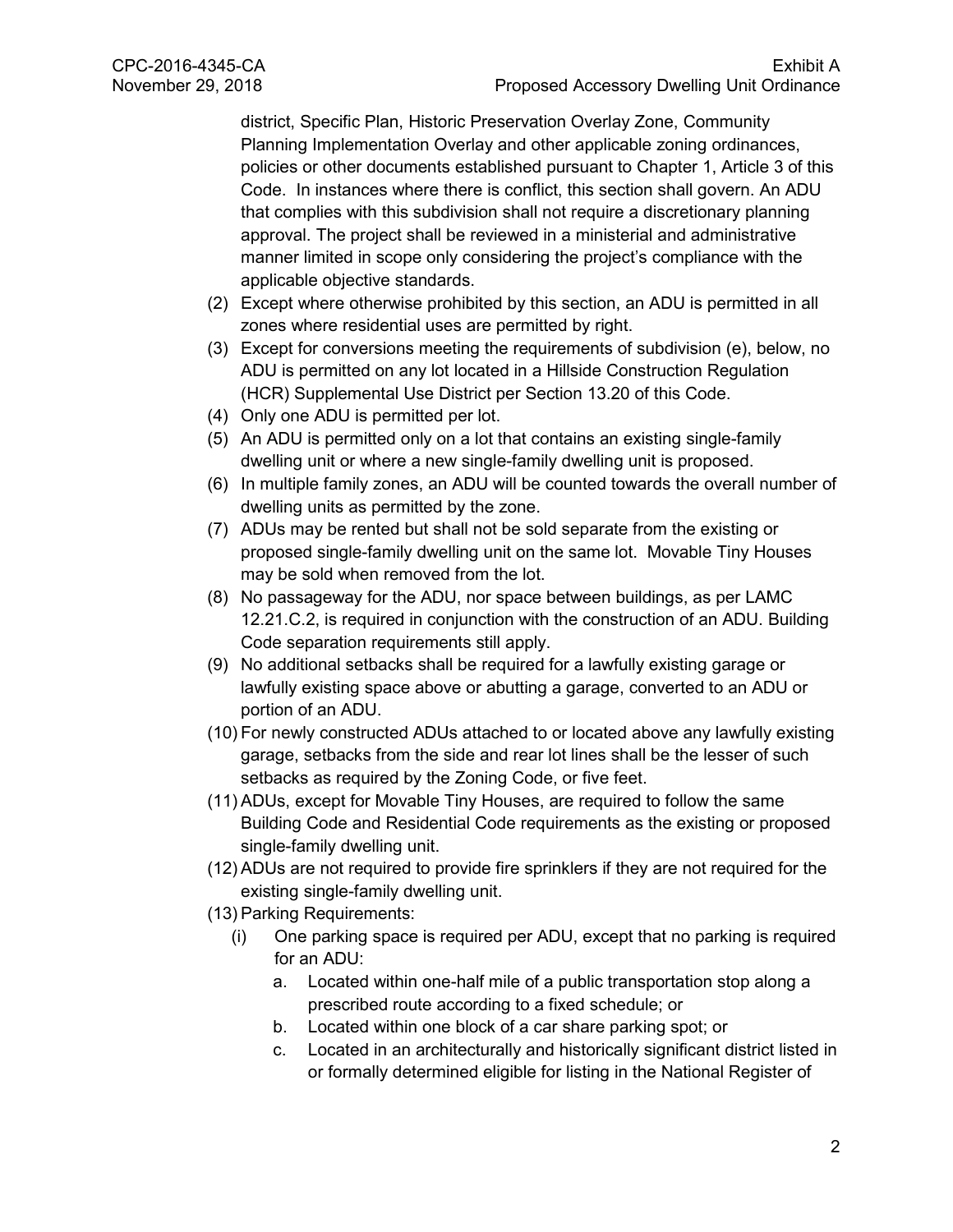Historic Places or California Register of Historical Resources or located in any City Historic Preservation Overlay Zone; or

- d. Which is part of the proposed or existing primary residence or an existing accessory structure.
- (ii) Parking is allowed in setback areas, except in required front yards when parking must be located on an existing driveway. Parking may be provided through tandem parking where two or more automobiles are parked on a driveway or in any other location on a lot, lined up behind one another. Driveway access areas located in the required front yard shall not be expanded to provide required parking. Other objective parking and driveway standards in the LAMC apply, including those found in 12.21 A.5 and 12.21 G.
- (iii) When a garage, carport or covered parking structure is demolished in conjunction with the construction of an ADU or converted to an ADU, any lost off street parking spaces shall be replaced. Replacement parking spaces may be located in any configuration on the same parcel as the ADU, including but not limited to covered spaces, uncovered spaces, tandem spaces, or by the use of mechanical automobile parking lifts.
- (iv) Section 12.21 A.6(d) of this Code shall not apply to parking requried for an ADU, or to replacement parking spaces provided pursuant to Subsubparagraph (iii).

**(c) Detached Accessory Dwelling Unit Requirements.** Detached ADUs must comply with the Section 12.21 C.5 where applicable, and all provisions in paragraph (b), and all of the following:

- (1) Detached ADUs are allowed up to a maximum of 1,200 square feet.
- (2) Detached ADUs shall not be greater than two stories.
- (3) Limits on total Floor Area (including Residential Floor Area) on a lot apply separately and may further limit allowable Detached ADU square footage.
- (4) Detached ADUs shall not be located between the proposed or existing singlefamily dwelling unit and the street adjoining the front yard, except in the following cases:
	- (i) Where the building is on a Through Lot and complies with LAMC 12.22 C.19 and 12.21 C.5(k); or
	- (ii) Where the ADU is being added to a lawfully existing garage or accessory structure building.
- (5) In parcels where equine keeping is allowed, as well as parcels abutting or adjacent to such parcels, in addition to existing separation requirements in the LAMC, all of the following provisions apply:
	- (i) No part of the ADU shall be located at a distance measured from the rear lot line that is less than the distance measured between the closest part of the ADU to the rear wall of the existing or proposed single-family dwelling unit;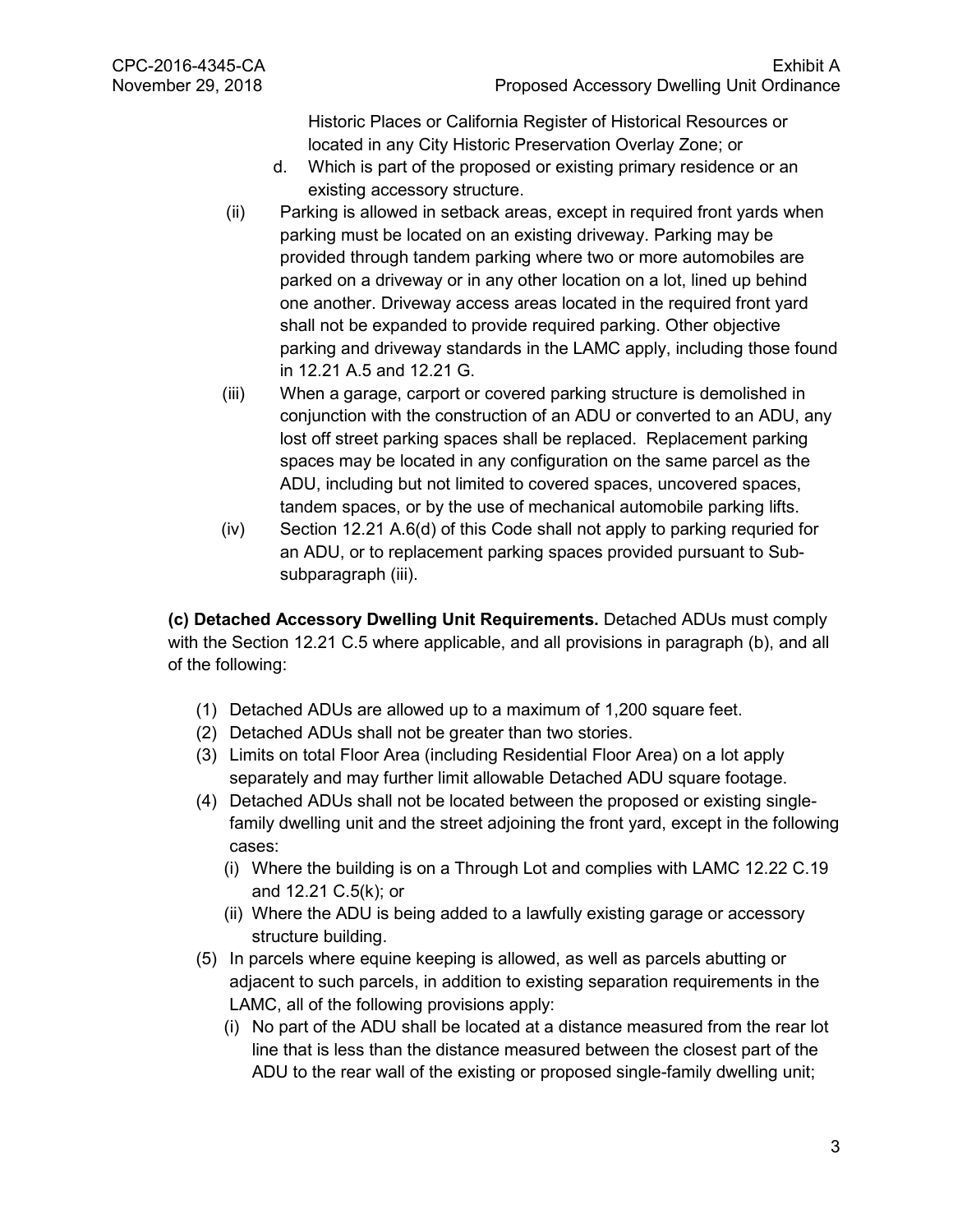- (ii) No part of the ADU shall be more than 50 feet from the furthest point on the rear wall of the existing single-family dwelling unit; and
- (iii) For lots greater than 60 feet in width, side yard setbacks shall be at least 10 feet.

**(d) Attached Accessory Dwelling Unit Requirements.** Attached ADUs can be either attached to or completely contained within an existing or proposed single-family dwelling unit and must comply with all provisions in paragraph (b) and all of the following:

- (1) Attached ADUs may not result in an increase in total floor area exceeding 50% of existing or proposed living area of the primary structure up to a maximum of 1,200 square feet. For this purpose, living area means interior habitable area of a dwelling unit including basements and attics but does not include a garage or any accessory structure.
- (2) Limits on total Floor Area (including Residential Floor Area) on a lot apply separately and may further limit allowable Attached ADU square footage.
- (3) Attached ADUs must comply with the Section 12.21 C.5 where applicable.

**(e) Conversions of Lawfully Pre-Existing Space** Notwithstanding any of the above provisions of this subdivision to the contrary, one ADU per property will be approved if the unit complies with all of the following:

- (1) The ADU is fully contained within a lawfully existing single-family residence or a lawfully existing accessory structure. ADUs not meeting this criteria may still eligible as an attached or detached ADU.
- (2) The ADU has independent exterior access from the existing residence, is located on a parcel zoned for one-family dwellings and the side and rear setbacks are sufficient for fire safety.
- (3) The ADU complies with or is upgraded to meet all applicable Building and Residential Codes for the proposed use.
- (4) The ADU does not involve any addition or expansion of new floor area to the structure. Existing floor space for any previously occupied use, which as a result of the conversion becomes new Residential Floor Area, is exempt from the Residential Floor Area requirements provided the pre-existing space is solely located within lawfully existing walls.

**(f) Requirements for Movable Tiny Houses as Accessory Dwelling Units.** Movable Tiny Houses must comply with all requirements for Detached ADUs and all of the following provisions:

- (1) Only one Movable Tiny House is allowed to be located on a parcel and no parcel may be approved for more than one moveable tiny house in a twelve month period.
- (2) Movable Tiny Houses shall be located behind the primary dwelling unit and shall not be located in any required front yard.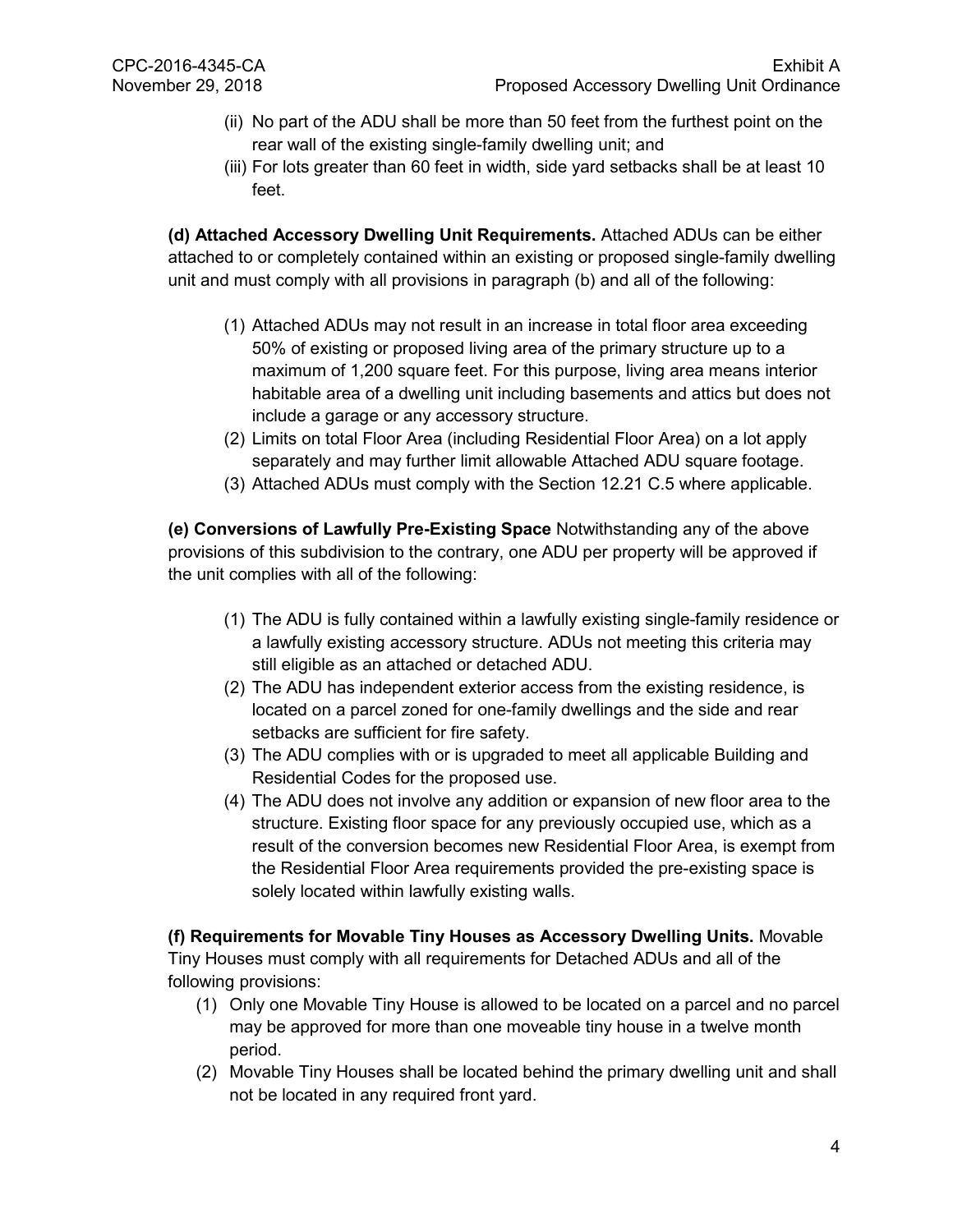- (3) When sited on a parcel, the undercarriage (wheels, axles, tongue and hitch) shall be hidden from view.
- (4) If the wheels are removed so the unit may sit on a foundation, the foundation requirements for a Movable Tiny House shall follow the State approved requirements for foundation systems for manufactured housing. If the wheels are not removed, the wheels and leveling or support jacks must sit on a paving surface compliant with LAMC 12.21 A.6(c), and the wheels and undercarriage must be hidden.
- (5) Mechanical equipment shall be incorporated into the structure and not located on the roof.
- (6) Movable Tiny Houses shall be connected to water, sewer and electric utilities.
- (7) Moveable Tiny Houses are not required to have separate street addresses from the primary unit.
- (8) Movable Tiny Houses are not required to have sprinklers, but shall follow the ANSI 119.5 standards relating to health, fire and life-safety.
- (9) Movable Tiny Houses shall have the following design elements:
	- (i) Cladding and Trim Materials used on the exterior of a moveable tiny house shall exclude single piece composite, laminates, or interlocked metal sheathing;
	- (ii) Windows Windows shall be at least double pane glass and labelled for building use, shall include exterior trim, and excludes windows and doors that have radius corners for windows and doors;
	- (iii) Roofing Roofs shall have a minimum of a 12:2 pitch for greater than 50% of the roof area, and shall be in compliance with building code roofing material; and
	- (iv) Living Area Extensions all exterior walls and roof of a moveable tiny houses used as ADUs shall be fixed with no slide-outs, tip-outs, nor other forms of mechanically articulating room area extensions.
- **(g) Dwelling Units Built Behind a Converted ADU.** A dwelling unit constructed between a legally established ADU that was created as a result of a conversion of an entire main home and the rear lot line shall not exceed 1,200 square feet.
- **(h) Zoning Administrator Authority.** It is the intent of the City to retain all portions of this Subdivision regarding ADUs not in conflict with state law. The Zoning Administrator shall have authority to clarify, amend or revoke any provision of this Subdivision as may be necessary to comply with any future amendment to state law regarding ADUs.

**Sec. 3.** Subdivisions 43 and 44 of Subsection W of Section 12.24 of the Los Angeles Municipal Code are hereby repealed.

**Sec. 4.** Section 12.33 C.3(e) of the Los Angeles Municipal Code is amended to read: